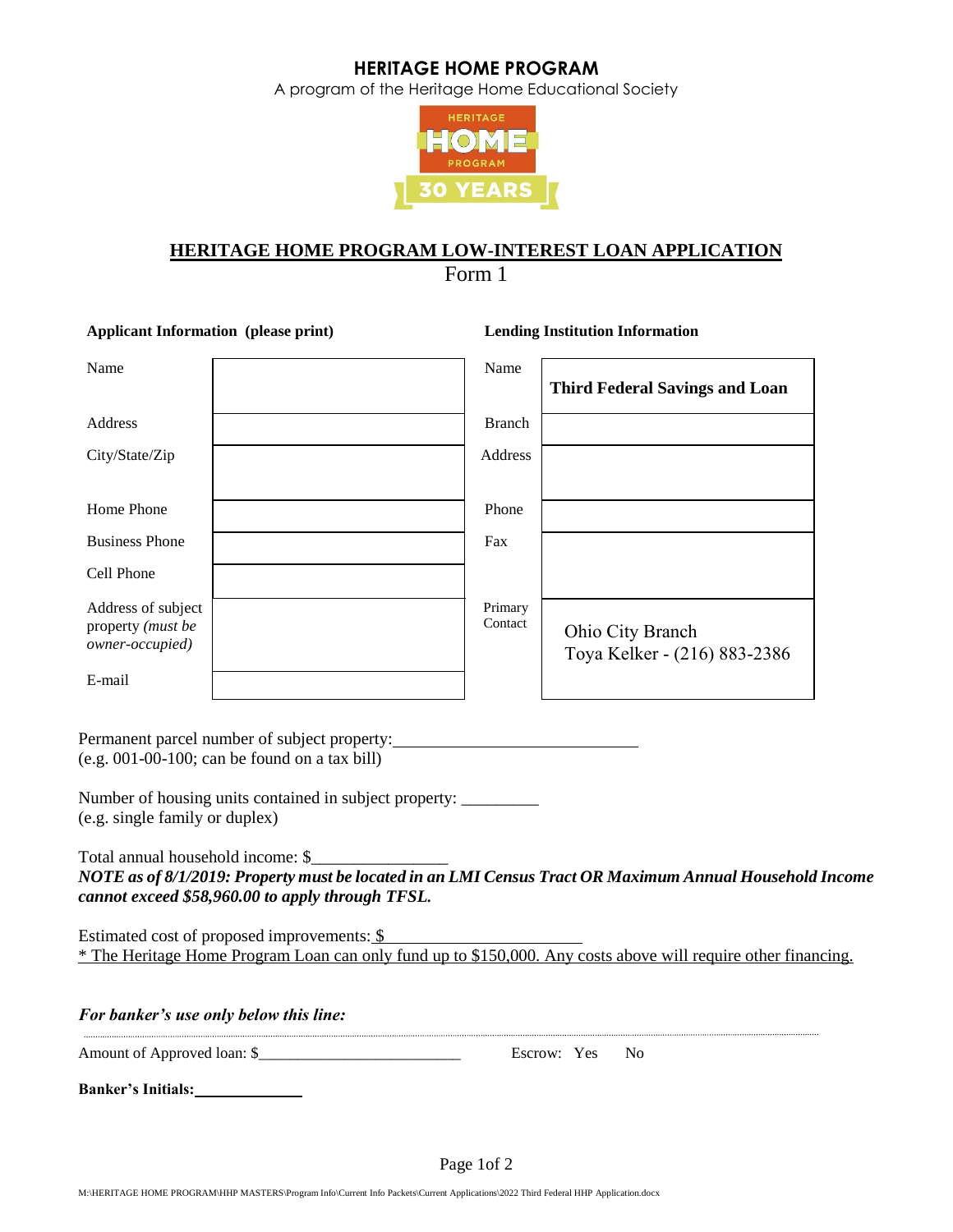A program of the Heritage Home Educational Society

## **LOW-INTEREST LOAN APPLICATION**

# *Form 1 continued*

| Have you received a loan from this program in the past?<br>If yes, when? Date $\frac{\sqrt{2\pi}}{2\pi}$                      | Yes | N <sub>0</sub> |  |
|-------------------------------------------------------------------------------------------------------------------------------|-----|----------------|--|
| Have you reviewed and signed the "Loan Pre-Screening<br>Checklist" (Form $#2$ )? A copy must be attached to this application. | Yes | $\rm{No}$      |  |
|                                                                                                                               |     |                |  |
| Signature(s):                                                                                                                 |     | Date           |  |
| $Sigma(x):$ Signature(s):                                                                                                     |     |                |  |
|                                                                                                                               |     | Date           |  |

# **Send complete application along with estimates for your project(s) to the Heritage Home Program office:**

# **Fax: 216-426-1975 Email: hhp@heritagehomeprogram.org Mail to: 3751 Prospect Avenue, Cleveland, Ohio 44115**

For questions, contact the Heritage Home Program at 216-426-3116.

Page 2 of 2

*Rest of page left intentionally blank*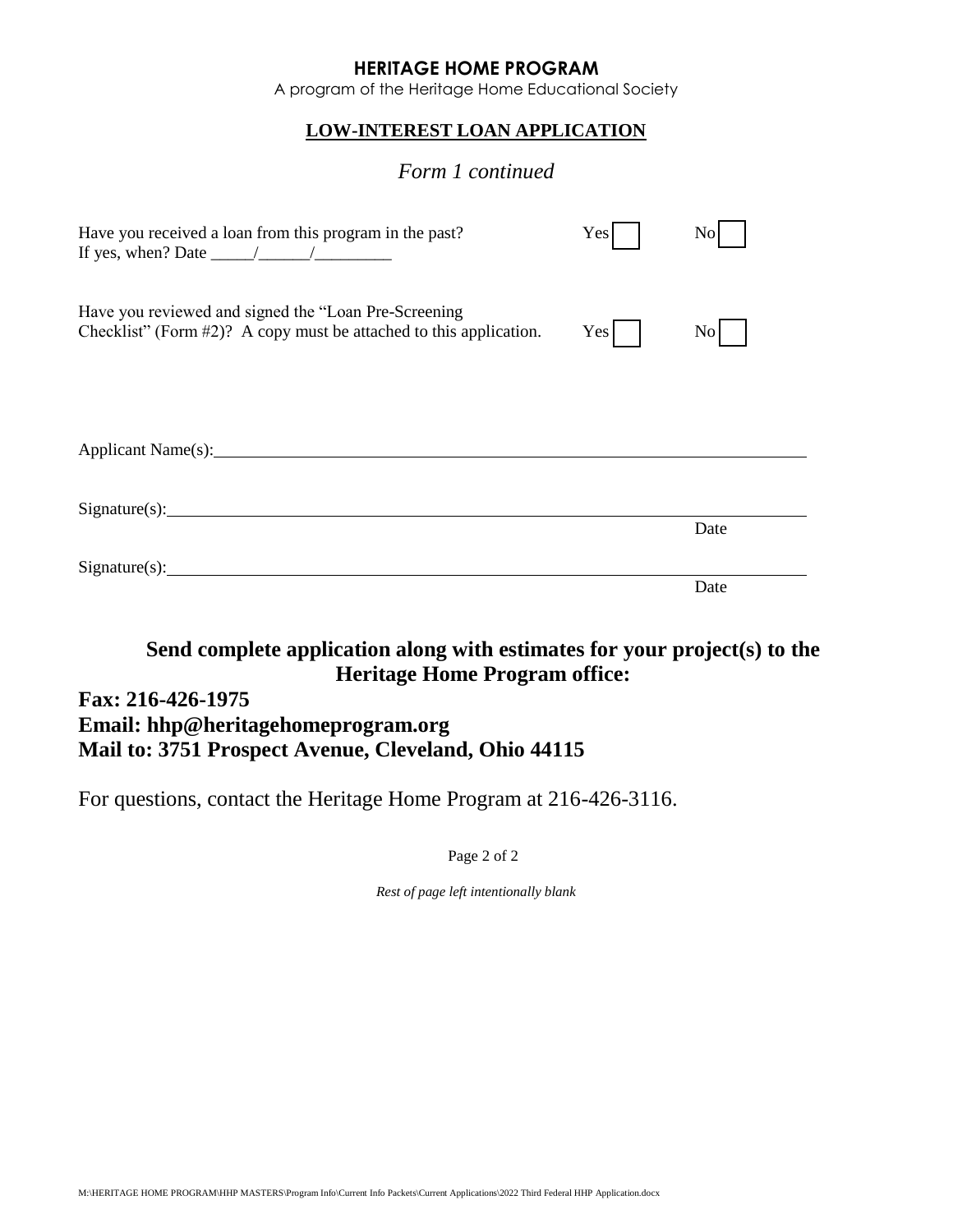#### **HERITAGE HOME PROGRAM** A program of the Heritage Home Educational Society **LOW-INTEREST LOAN PRE-QUALIFICATION CHECKLIST**

# Form 2

The Low-Interest Rehabilitation Loan Program is designed to benefit owners of one, two & three family dwellings within participating municipalities. Through this program, Third Federal Savings and Loan will provide low-interest rate loans to eligible borrowers who qualify for certain housing rehabilitation loans. The program is quite flexible, however, it does have limitations. The following checklist is designed to identify proposed projects that are not likely to be eligible for the program. If you believe your application deserves additional consideration, please contact the Heritage Home Program office at (216) 426- 3116.

|            |                                                                                                                  | Yes | N <sub>0</sub> | N/A |
|------------|------------------------------------------------------------------------------------------------------------------|-----|----------------|-----|
| 1.         | Are property taxes current for the parcel in question?                                                           |     |                |     |
|            |                                                                                                                  |     |                |     |
| 2.         | Do you understand that the proposed rehabilitation cannot include luxury items,                                  |     |                |     |
|            | such as swimming pools, stables, satellite dishes, hot tubs; or items such as vinyl<br>windows, or vinyl siding? |     |                |     |
|            |                                                                                                                  |     |                |     |
| 3.         | Is the requested loan amount between \$5,200 - \$150,000?                                                        |     |                |     |
|            |                                                                                                                  |     |                |     |
| 4.         | Do you understand that the requested loan cannot be used to finance any of the                                   |     |                |     |
| following: |                                                                                                                  |     |                |     |
|            | New construction (i.e. new dwelling?)                                                                            |     |                |     |
|            | Bridge loan?                                                                                                     |     |                |     |
|            | Refinance existing loans?                                                                                        |     |                |     |
|            |                                                                                                                  |     |                |     |
|            | 6. Do you understand the Heritage Home Program of the Cleveland Restoration                                      |     |                |     |
|            | Society will qualify your property and work with you to develop written                                          |     |                |     |
|            | exterior specifications for your rehabilitation project that must be followed?                                   |     |                |     |
|            |                                                                                                                  |     |                |     |
|            | 7. Do you understand that both the Heritage Home Program and your                                                |     |                |     |
|            | municipality have the responsibility for monitoring the rehabilitation work and that                             |     |                |     |
|            | the proper permits must be secured?                                                                              |     |                |     |
|            |                                                                                                                  |     |                |     |
|            | 8. Is your property over 50 years old?                                                                           |     |                |     |

**Representations and Promises:** Under penalty of law, the applicant(s) identified below has (have) accurately and truthfully answered the questions as listed above and on the attached application checklist, and has made application to Third Federal Savings and Loan. The individual(s) listed below promises (promise), that funds borrowed from Third Federal Savings and Loan will be used for no other purpose than the home improvements described herein. **Furthermore, it is fully understood that any use of the borrowed funds, for any purpose other than the purposes permitted under the specifications and guidelines set forth for the program constitutes an act of fraud**. The undersigned promises to comply with all monitoring efforts required by the Heritage Home Program, the Heritage Home Educational Society and the property's municipality. Failure to do so in a timely manner may affect continued participation in the program and thereby result in the interest rate on your loan increasing by Third Federal Savings and Loan's predetermined market rate per annum.

Applicant Name(s):\_\_\_\_\_\_\_\_\_\_\_\_\_\_\_\_\_\_\_\_\_\_\_\_\_\_\_\_\_\_\_\_\_\_\_\_\_\_\_\_\_\_\_\_\_\_\_\_\_\_\_\_\_\_\_\_\_\_ Date: \_\_\_\_\_\_\_\_\_\_\_\_\_\_\_\_\_\_\_\_

 $Signature(s):$ 

Page 1 of 1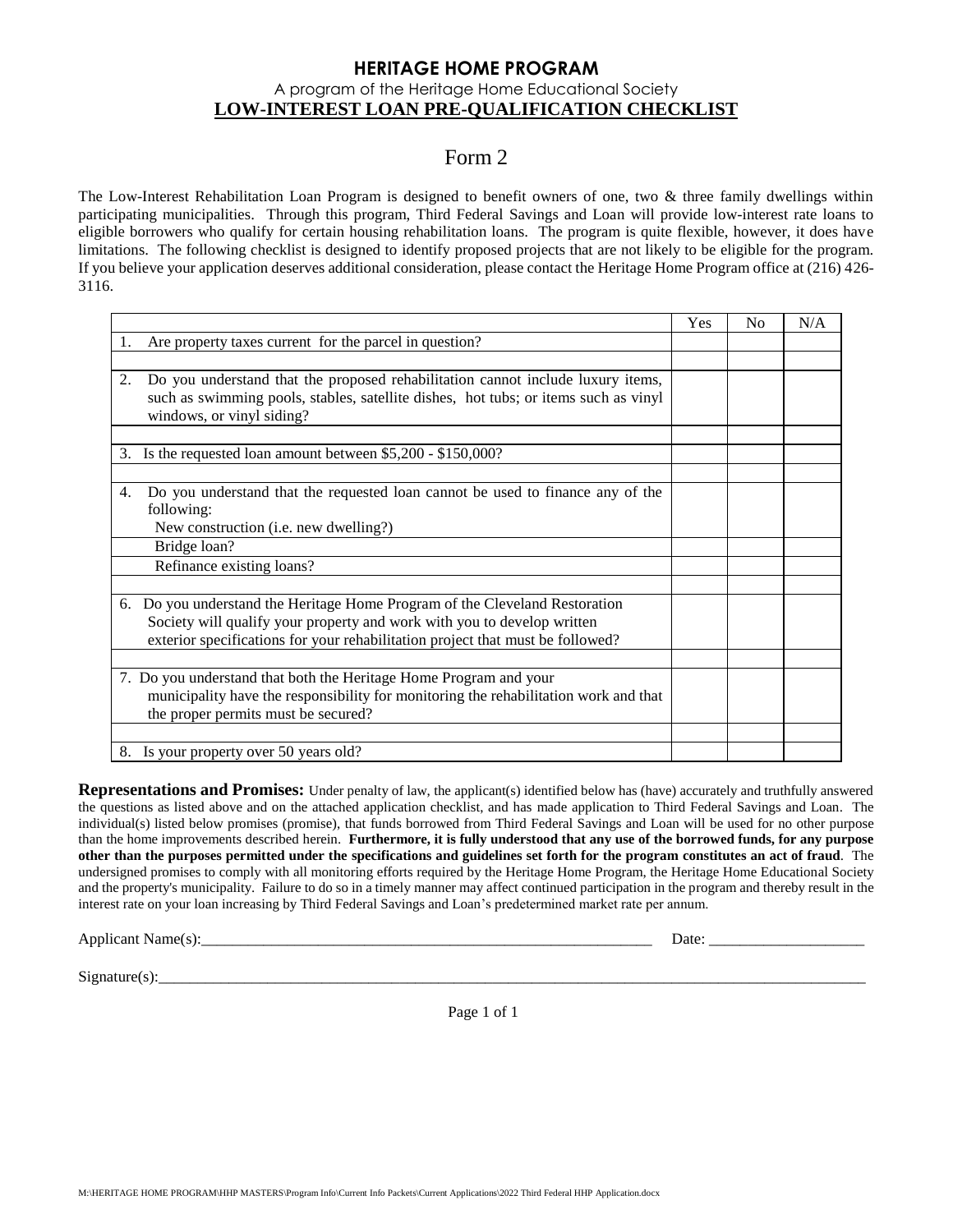A program of the Heritage Home Educational Society

**DETAILED DESCRIPTION OF PLANNED REHABILITATION** 

Form 3

Name of Borrower (please print): <u>**with and the contract of Borrower**</u>

**Project Address (please print):** 

**Please list the proposed work you are planning for your property. You will also need to provide estimates from the contractors you have bid this work with. Only once the estimates are received will you be considred fully applied. Note any areas of the rehabilitation that will correct any outstanding building/housing code violations, as they must be satisfied prior to remaining improvements:** 

**\_\_\_\_\_\_\_\_\_\_\_\_\_\_\_\_\_\_\_\_\_\_\_\_\_\_\_\_\_\_\_\_\_\_\_\_\_\_\_\_\_\_\_\_\_\_\_\_\_\_\_\_\_\_\_\_\_\_\_\_\_\_\_\_\_\_\_\_\_\_\_\_\_\_\_\_\_\_\_\_\_\_\_\_\_\_\_\_\_\_\_** 

**How long will it take to complete the proposed rehabilitation?** 

**Exterior:**

**Interior:**

**Are there plans for landscaping, driveway or addition in the project scope? Please describe if different from above:** 

Page 1 of 1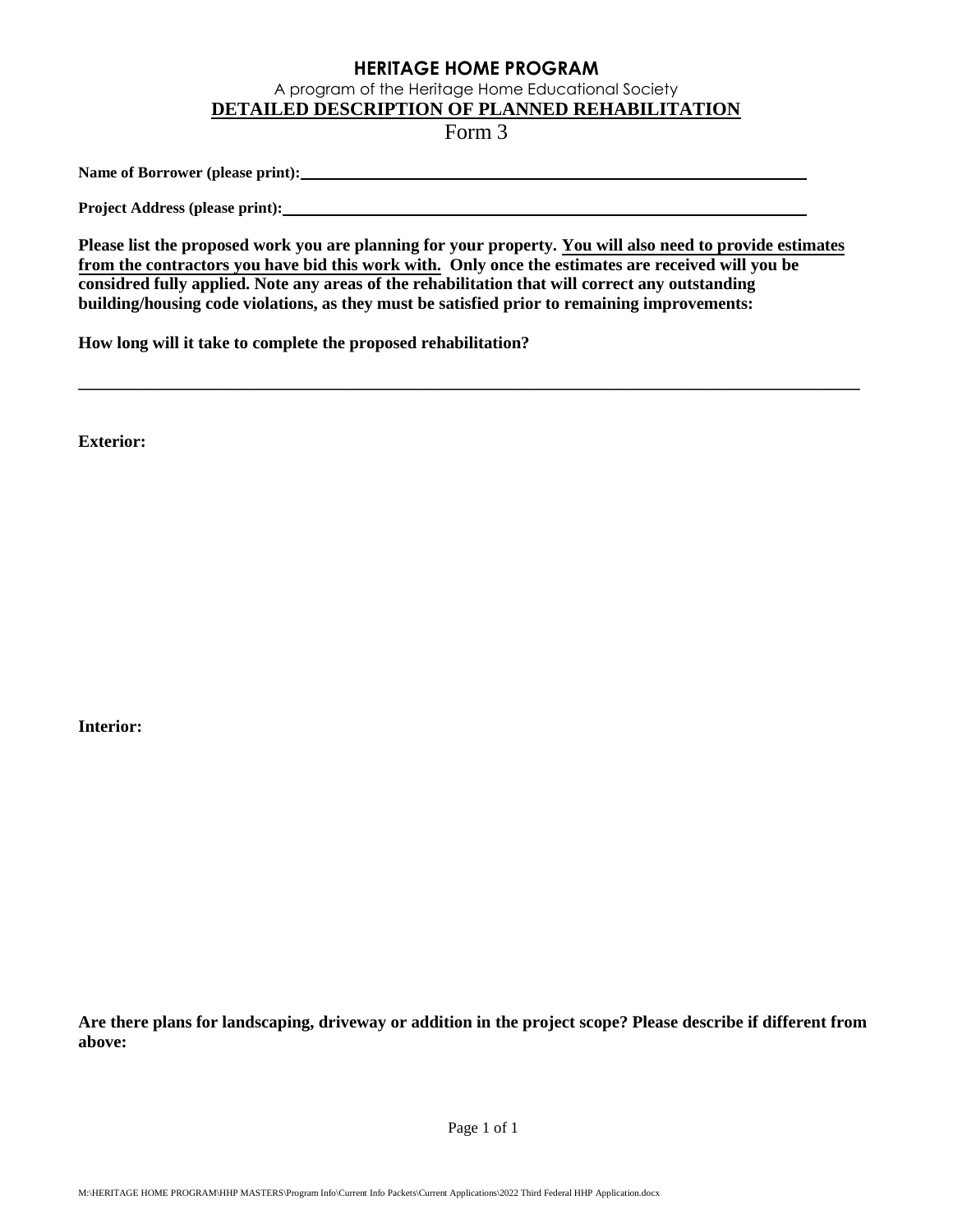A program of the Heritage Home Educational Society

#### **TERMS AND CONDITIONS**

Form 4

Dear Prospective Borrower:

After you have signed the papers for your loan, your city and the Heritage Home Program have the responsibility to monitor the work on your home. You, as part of the Heritage Home Program, are required to do the following:

#### **FOR ALL WORK REQUIRING PERMITS**

Some of the items listed on Form #3, the Detailed Description of Planned Rehabilitation, may require a permit. The type work that requires a permit can differ from city to city.

It is the borrower's responsibility to check with your municipality to verify what work requires permits. As the borrower, you will be responsible for providing a copy of all required permits to the Heritage Home Program prior to final project inspection and certification.

Contact the building department, if you are doing the work, or have your contractor contact the building department within one month of your loan's closing date to secure the proper permits and to determine if any zoning, building code or other approvals are required. You have eighteen months from the time your loan is signed to complete the work. **Please check with your municipality to verify what work requires a permit.**

Failure to provide copies of required permits to the Heritage Home Program may jeopardize the interest rate on your loan.

#### **FOR NON-PERMIT WORK**

The Heritage Home Program is responsible for monitoring all non-permit work funded through a Heritage Home Program Loan and certifying that all completed exterior work meets preservation standards as described in the Secretary of the Interior's *Standards for Rehabilitation.*

#### **ALL WORK, PERMIT AND NON-PERMIT**

**Homeowners may be required to complete and submit project updates to the Heritage Home Program to track the progress of your rehabilitation project**. At the completion of the project, homeowners must submit a Project Completion Form (Form 5) with all appropriate signatures to the Heritage Home Program. The Heritage Home Program will then inspect the completed work to check for compliance to the original project scope and/or adherence to the *Standards* for exterior work*.* Work not in compliance must be corrected and brought into compliance. If any Report Forms are not returned to the Heritage Home Program (HHP) by the dates indicated, if the Project Completion Form is not signed by all parties and returned to the HHP, or completed work is not certified by the HHP as meeting the original project scope and/or the *Standards* for exterior work, your loan's interest rate is subject to change. **It is your responsibility to ensure the HHP is kept up-to-date on the status of your work.** The municipality, and the HHP reserve the right to request receipts to verify the cost of improvements.

#### **THE CONTRACTOR**

l

For your protection, your contractor should be licensed, registered and/or bonded by your municipality. Your city may provide a list of currently registered contractors, or simply have your contractor register with the municipality. The agreement with your contractor is a private one and not the responsibility of Third Federal Savings and Loan, your municipality, or the Heritage Home Program.<sup>1</sup>

#### **ADDITIONAL TERMS AND CONDITIONS OF THE HERITAGE HOME PROGRAM**:

• During the eighteen (18) month term that a homeowner is under contract with the Heritage Home Program, no changes or alterations are allowed to be made to any significant architectural features of the subject property without review and approval by Heritage Home Program Staff.

M:\HERITAGE HOME PROGRAM\HHP MASTERS\Program Info\Current Info Packets\Current Applications\2022 Third Federal HHP Application.docx

<sup>&</sup>lt;sup>1</sup> \*The Better Business Bureau, [\(www.BBB.org\)](http://www.bbb.org)/) 216-241-7678, Federal Trade Commission, [\(www.ftc.gov\)](http://www.ftc.gov)/) 877-FTC-HELP, and the State Attorney General's office, 1-800-282-0515 all have information on contractor selection and home improvement tips. We encourage you to obtain their free information.